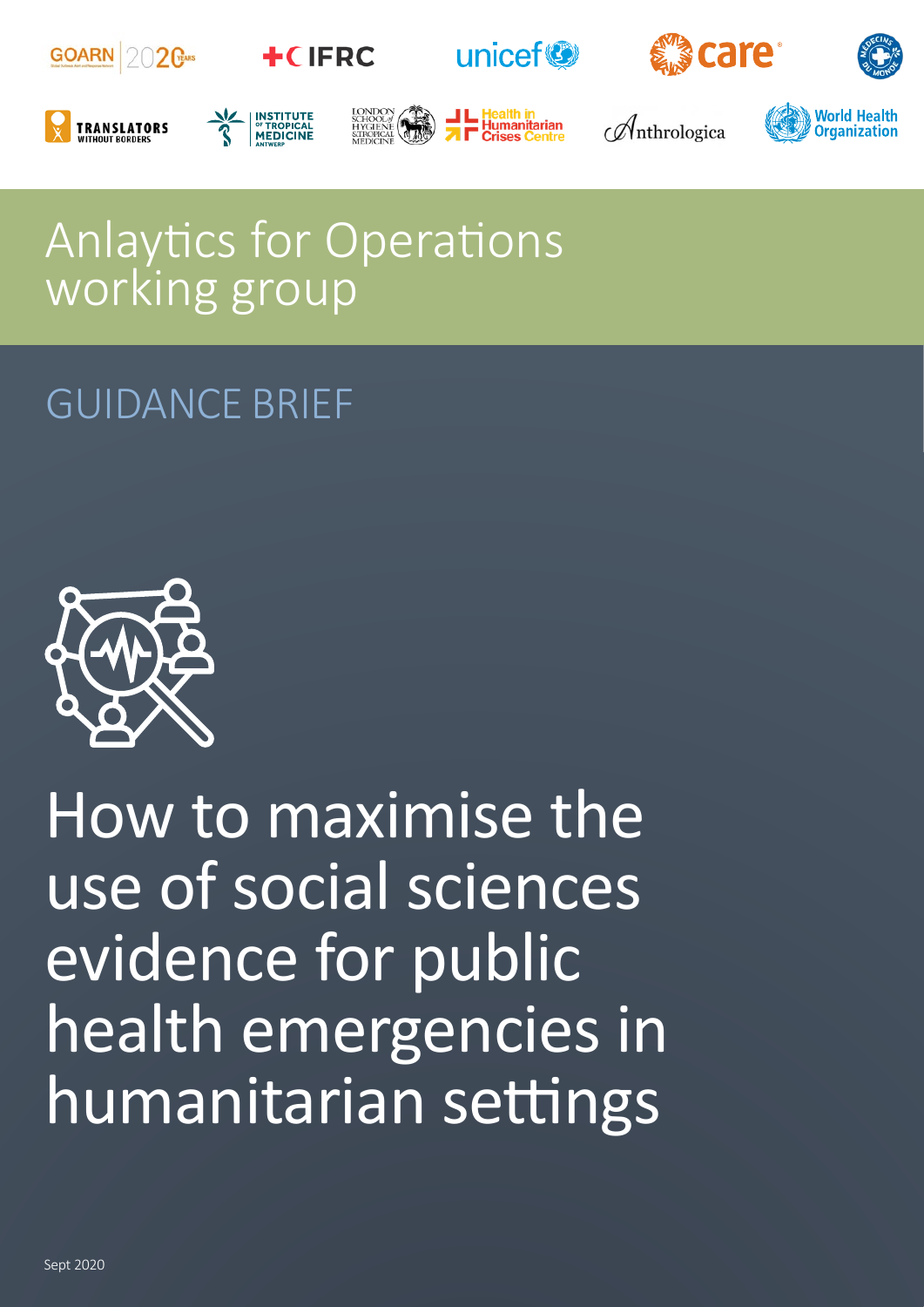In humanitarian settings, public health emergencies (PHE) are often one of many crises facing communities, governments and response actors. Evidence from the social sciences and other disciplines can inform decisions about effective actions and interventions in response to these events.

To maximise the chance that evidence during PHE impacts those affected, it must be useful and usable to those involved. These "end users" of evidence may include government or non-governmental actors, UN or academic researchers, civil society groups, and communities.

### **Aim of this brief**

This brief draws on the collective experience of social scientists with experience in operational and implementation research for public health emergencies in humanitarian settings to highlight some practical guidelines and suggestions for ensuring that evidence can influence change. Through concrete examples and links to tools, this brief is designed to support teams in generating and presenting robust, credible, and reliable social sciences evidence to inform public health responses in humanitarian contexts.

Audience: The target audience for this brief is field teams working in humanitarian settings who conduct social science research that aims to improve the operational response to public health emergencies.

### **How to use evidence to influence change: key points**

- 1. Know and engage your stakeholders $1$  from the very start of planning research
- 2. Conduct relevant, well-organised, transparent research that ensures inclusivity and diversity
- 3. Triangulate data collected with multiple methods and/ or disciplines
- 4. Report your findings in a timely and accessible way, tailored for different audiences
- 5. Promote and reinforce an evidence-driven system/ culture in response teams

<sup>1</sup> We define stakeholders as anyone who has a stake in the issue or event that you are seeking to understand, influence or change, including, but not limited to, governmental and nongovernmental response actors from across the operational response, agencies, civil society groups, local communities etc.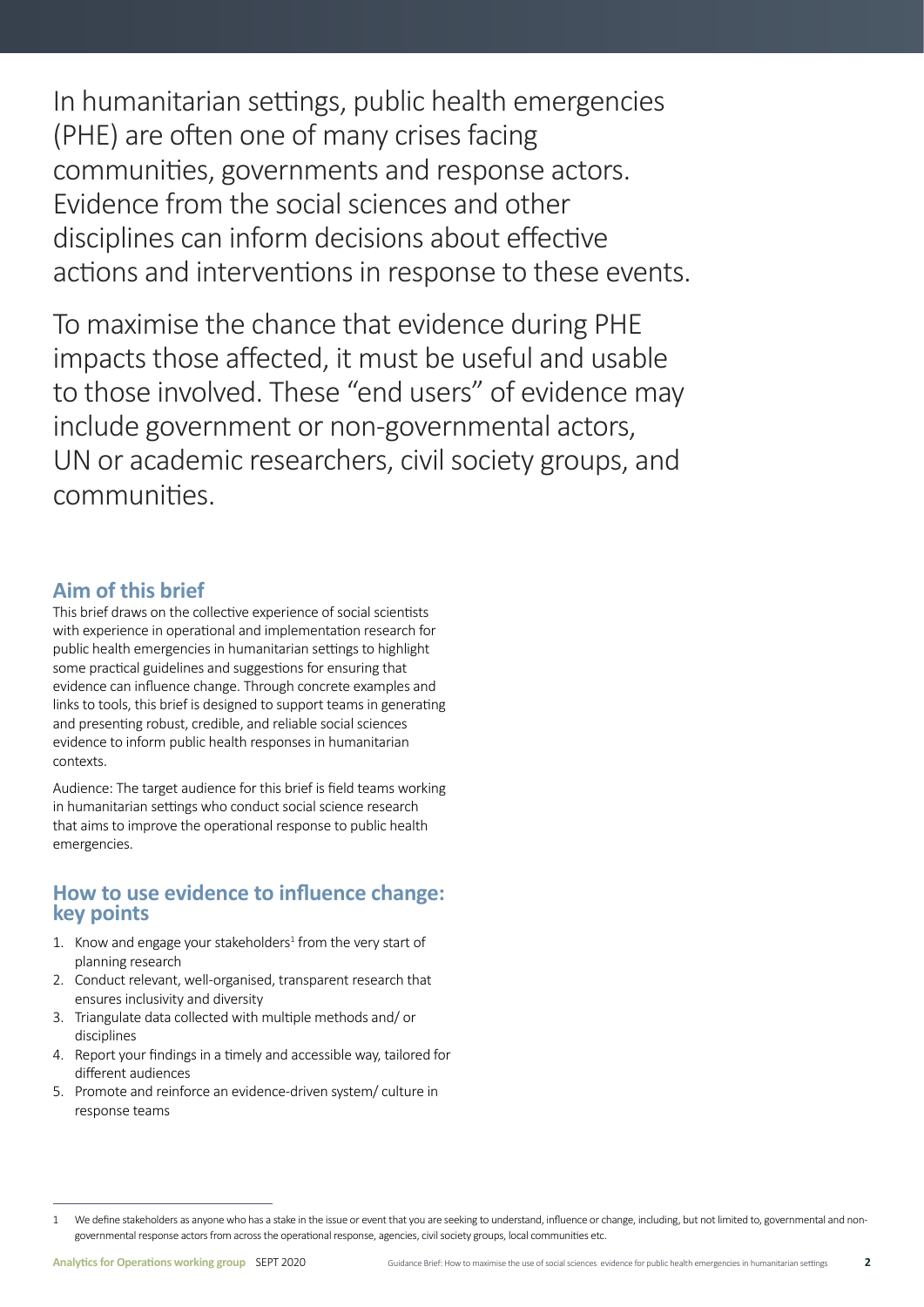

# Examples, links and more detailed "how-to"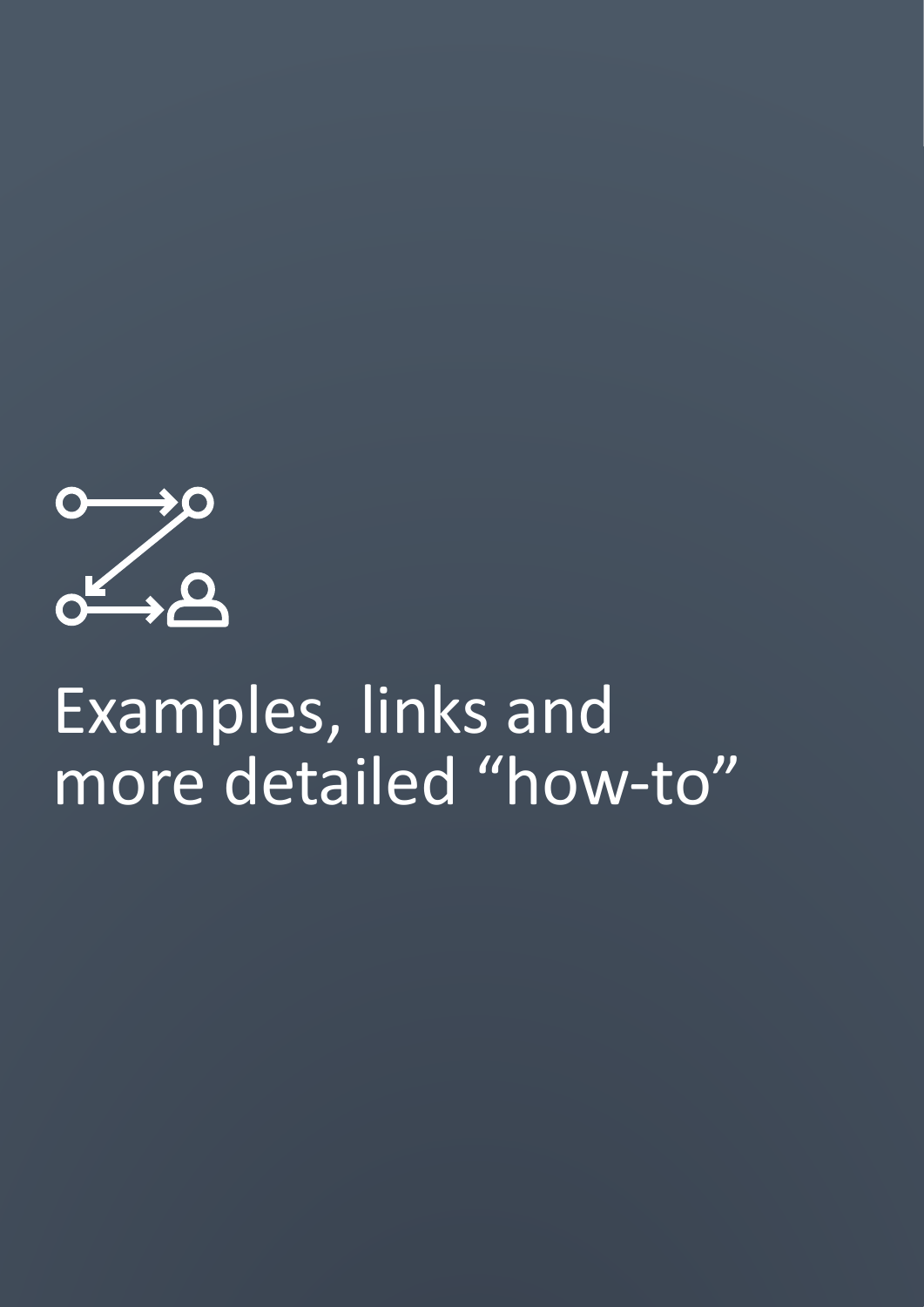# **KNOW AND ENGAGE YOUR STAKEHOLDERS**

#### *Questions to ask:*

- Who are the people involved in and affected by the PHE? Who is invested in the outcome of the research? Think beyond policy, also who might be impacted by the research both directly and indirectly including key stakeholders and individuals within local communities. For example, what are their profiles? What is their level of influence? How will they be impacted by the policy?
- What is their level of interest in evidence? How do they currently use evidence? What data do they currently access?
- How do they want to use evidence? What are their evidence needs?

#### *Actions to take:*

- Work backwards in your study design: understand what data format sits best with stakeholders (e.g. in-depth case studies? Life narratives?) Understand the decisions they are making and how data can guide them through the process
- Identify evidence gaps and develop research questions with decision-makers
- Identify what is known about the research question, what has been published, which groups might be addressing similar questions – this can help minimise duplication or overlap, ensure that earlier studies inform the new study and help prevent study fatigue among respondents

### *Concrete examples & tools*

- Design Kit (human centred design) Ecosystem mapping: [https://design-kit-production.s3-us-west-1.amazonaws.](https://design-kit-production.s3-us-west-1.amazonaws.com/Design+Kit+Method+Worksheets/DesignKit_ecosystemmapping_worksheet.pdf) [com/Design+Kit+Method+Worksheets/DesignKit\\_](https://design-kit-production.s3-us-west-1.amazonaws.com/Design+Kit+Method+Worksheets/DesignKit_ecosystemmapping_worksheet.pdf) [ecosystemmapping\\_worksheet.pdf](https://design-kit-production.s3-us-west-1.amazonaws.com/Design+Kit+Method+Worksheets/DesignKit_ecosystemmapping_worksheet.pdf)
- CASS Stakeholder meeting workshops organised with Ebola response commissions in Eastern DRC: [https://drive.google.com/drive/u/0/](https://drive.google.com/drive/u/0/folders/1XoM7FuJSzIcACMtkIerv2MvWv3weQ5A7) [folders/1XoM7FuJSzIcACMtkIerv2MvWv3weQ5A7](https://drive.google.com/drive/u/0/folders/1XoM7FuJSzIcACMtkIerv2MvWv3weQ5A7)
- How do you want them to use your data? Have you discussed use of evidence with them?
- What are the existing social and power hierarchies? To what extent can you leverage them for information, dissemination and engagement? What existing networks can you draw on?
- What are the funding mechanisms for this research, and are there any potential impacts of this research on evidence production or use?
- Where feasible, develop study materials with decision-makers to maximise ownership
- Where feasible, present study design and objectives to stakeholders before starting study
- Be prepared to adapt the study (both design and questions) following discussions and stakeholder feedback, as it ensures relevance of the study, and improves chances of uptake of study results
- IFRC: Setting up a feedback mechanism: [https://media.ifrc.](https://media.ifrc.org/ifrc/wp-content/uploads/sites/5/2018/06/IFRC_feedback-mechanism-with-communities_ok_web.pdf) [org/ifrc/wp-content/uploads/sites/5/2018/06/IFRC\\_feedback](https://media.ifrc.org/ifrc/wp-content/uploads/sites/5/2018/06/IFRC_feedback-mechanism-with-communities_ok_web.pdf)mechanism-with-communities ok web.pdf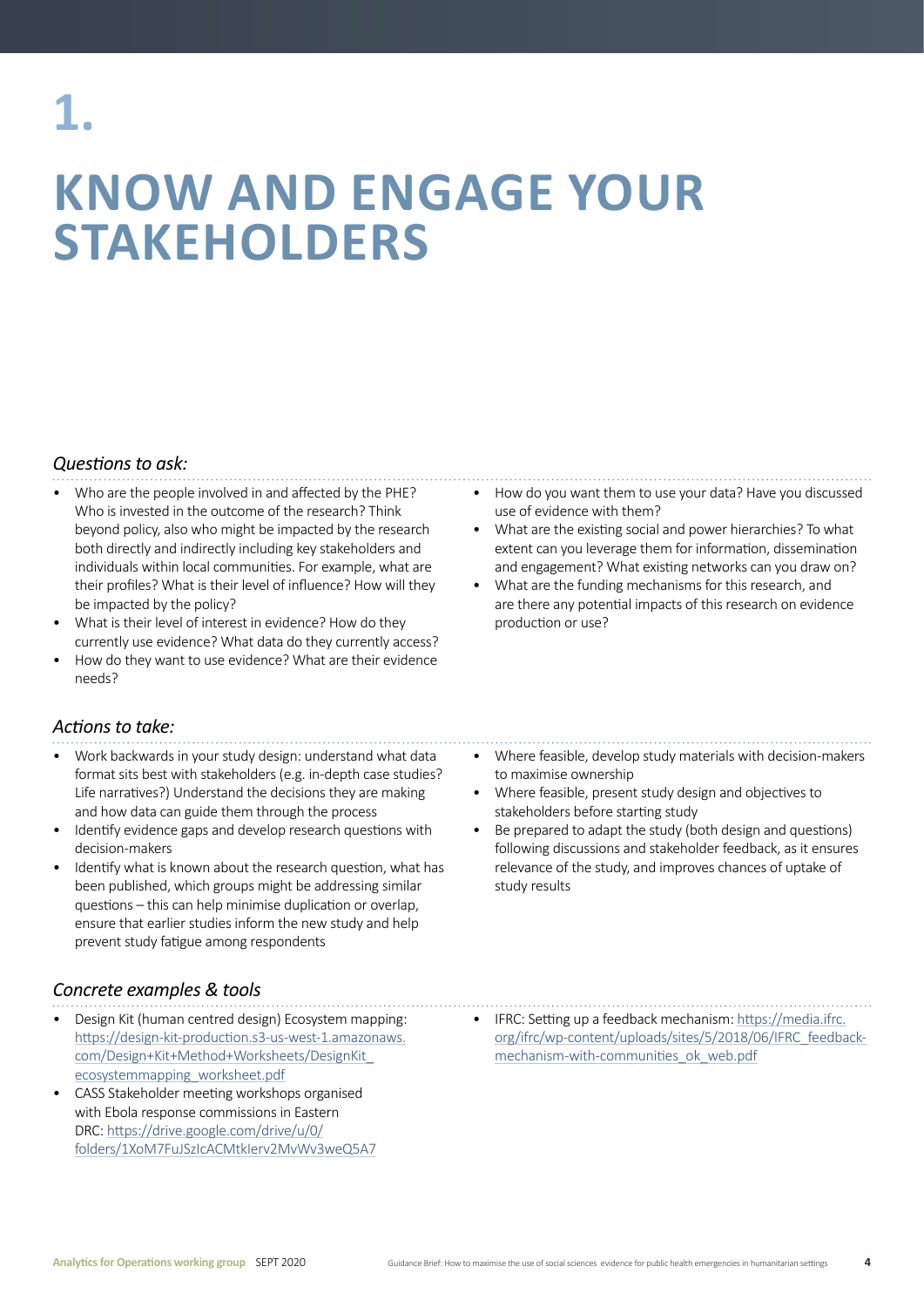# **2.**

## **CONDUCT RELEVANT, WELL-ORGANISED, TRANSPARENT RESEARCH THAT ENSURES INCLUSIVITY AND DIVERSITY**

### *Questions to ask:*

- How can the results of this research influence the public health emergency, the response to the emergency and health outcomes?
- Where do research questions come from? For whom are they relevant? Why are they important to answer? What are the policy implications by knowing the response?
- Are your research question(s) clearly stated, and limited in number?
- Have you reviewed what ALREADY exists of formal and informal knowledge on the subject, so your work can build on this?
- Are your data collection methods the most appropriate ones, given your questions, your resources and the context? Have you considered different approaches?
- Are you documenting your work (your assumptions, your methods and unexpected challenges), every step of the way? Could another person replicate your work?
- Given the potential impact of your research on the community, does your plan and execution consider and respect their input?
- What plans are in place to involve them throughout your research? (from the formulation of research questions to the data collection and the dissemination of results, to the definition of actions to be taken based on the evidence)
- Are there any key groups left out of your research? Are you consulting diverse members of the community, including women, adolescents and marginalised groups?'
- Have you communicated principles of respect for research participants and community collaborators very clearly to all research staff?

### *Actions to take:*

- Increase your preparatory knowledge by consulting local experts and the literature (this may be from the area, culture, community and similar public health emergencies, or public health and social measures in other humanitarian settings)
- Write and share with colleagues and community collaborators a clear and concise scope of the work
- Write a full work plan that shows how questions will be answered. Update this plan as you go, reporting on the completion of each step. Look for opportunities for community participation at multiple points in the plan
- Train all implementation staff in ethical principles and techniques of working respectfully with the community
- Organise results in terms of original questions and how it can be used. Draft a data analysis template
- Clearly describe methods, participant demographics and challenges encountered
- Share results widely, with an emphasis on how data can be used for action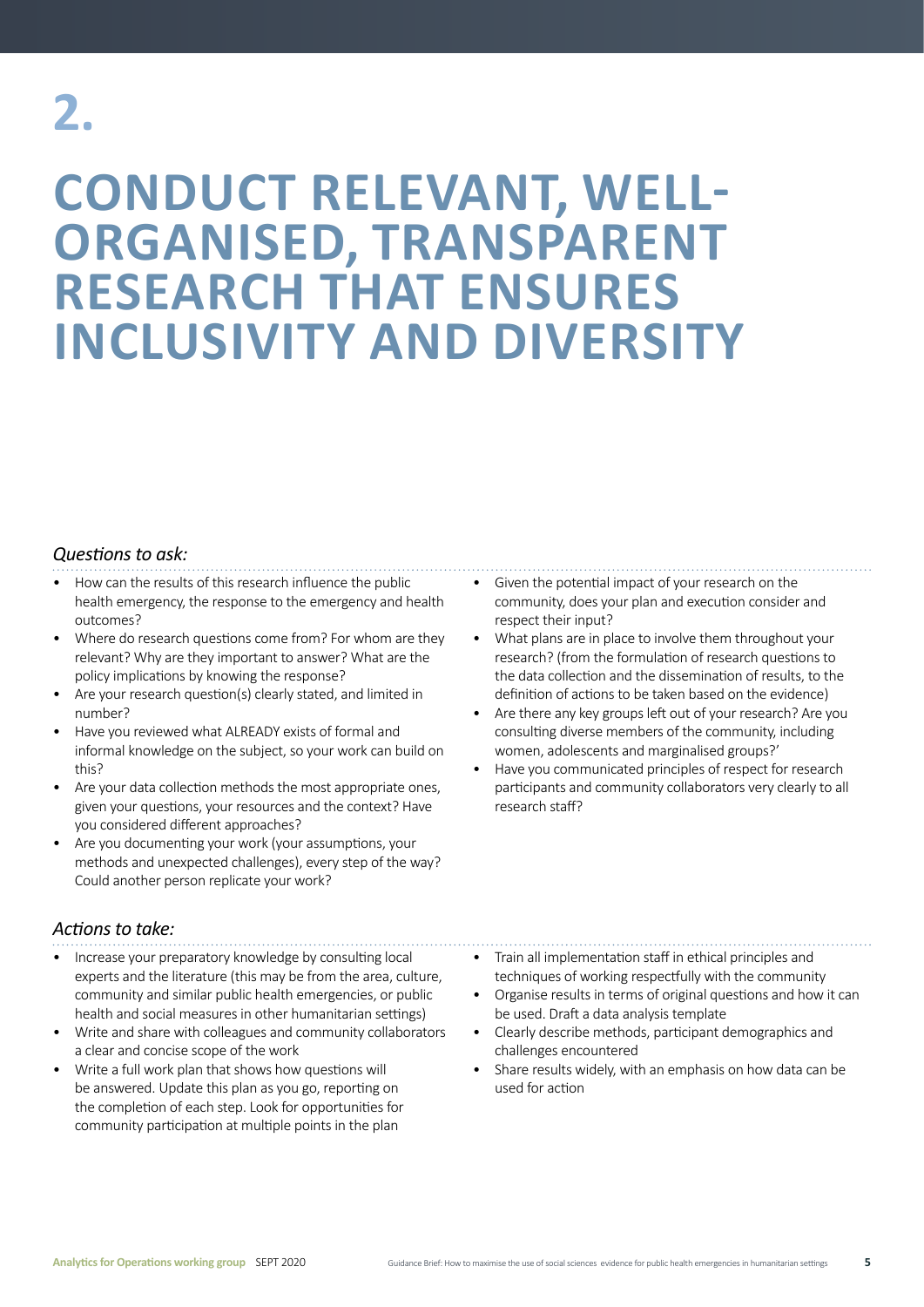# **3.**

# **TRIANGULATE DATA**

### *Questions to ask:*

- What theories or hypotheses underpin your approach to the research question? Are there alternative theories or hypotheses to consider and triangulate with?
- What data (qualitative and quantitative) exists from different sources from within your study context which complement or contrasts with your evidence?
- What other research on the same topic is happening? Can data be analysed in a convergent manner?
- If research respondents report situations, behaviours, or outcomes, are these visible in other types of data? (e.g. health or other services use, market prices, population movement)

### *Actions to take*

- Map actors and sources of existing data and research or studies ongoing in country, community, or context to facilitate access when required for triangulation (ensure connections are established as quickly as possible)
- Look at [DHIS2,](https://www.dhis2.org/) market analysis, epidemiological trends, population movement as well as other studies such as NGO reports, social and behavioural sciences, or anthropological evidence. Conduct a rapid gender analyses (links to CARE [RGA](https://insights.careinternational.org.uk/in-practice/rapid-gender-analysis)  [tools](https://insights.careinternational.org.uk/in-practice/rapid-gender-analysis) and [sample report\)](https://reliefweb.int/report/democratic-republic-congo/gender-analysis-prevention-and-response-ebola-virus-disease)
- Seek collaboration with other research investigators to pull data and findings together
- Organise opportunities to present "first findings" with others who work in research or analysis or have sources of data which could be triangulated prior to finalising presentation of results to have a more integrated presentation of findings

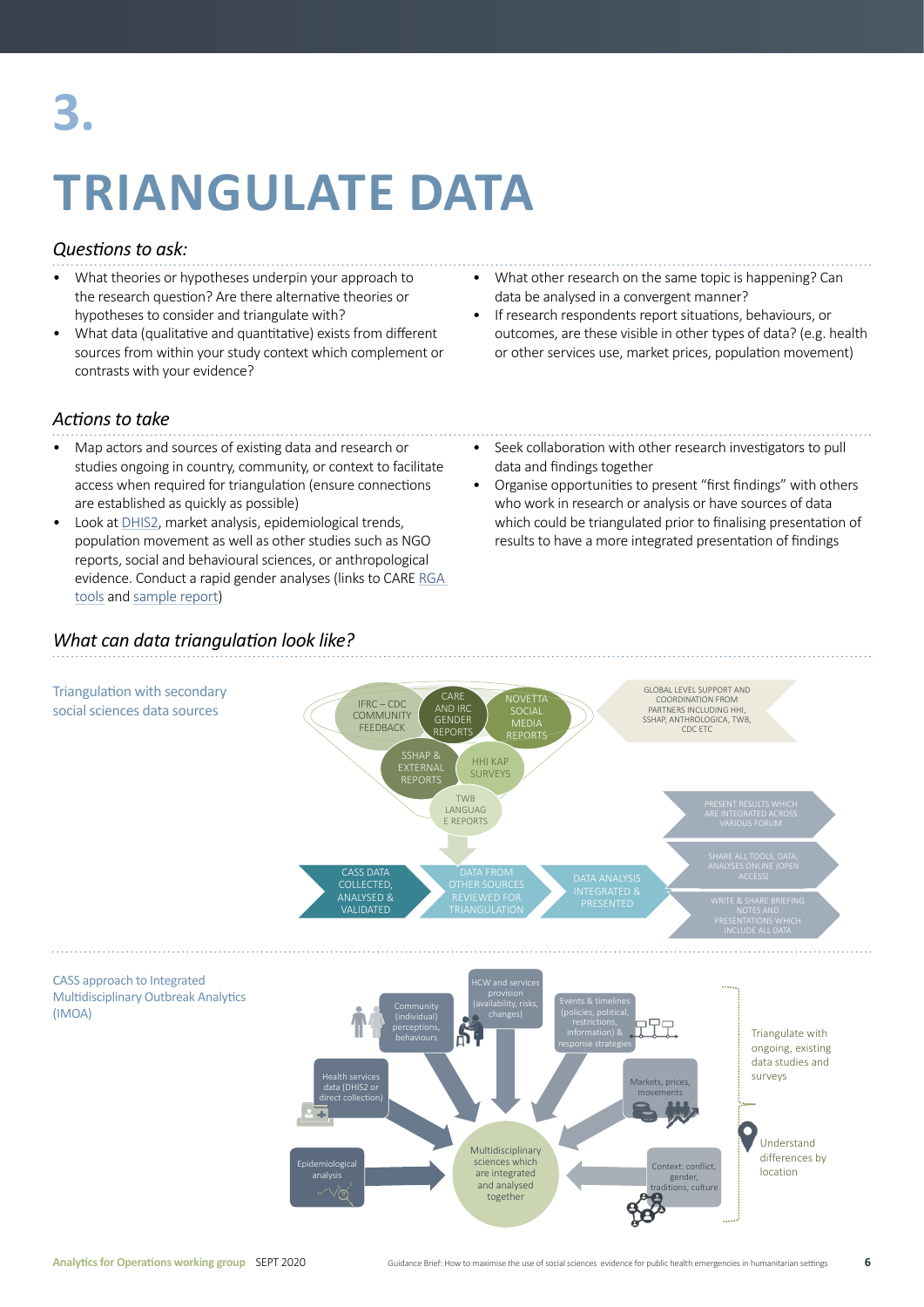## **4.**

## **REPORT YOUR FINDINGS IN A TIMELY AND ACCESSIBLE WAY, TAILORED FOR DIFFERENT AUDIENCES**

### *Questions to ask:*

- How quickly can you produce reliable, credible and robustresults? What is the earliest point at which results could be shared?
- In what way would your results be interesting, useful and relevant for different stakeholder groups?
- In what format will response actors find your data the most useful, and be most likely to apply it?
- *Actions to take:*
- Package social science evidence in a way that is accessible to the actors responding to the public health emergency. Match language to their training and, where feasible, ask for a review from colleagues who are familiar working with public health or medical audiences to ensure that the language is relevant
- Develop multiple types of communication outputs per study: this may include multiple briefs of various length and presentations with key results for specific audiences (e.g.

### *Concrete examples & tools*

• SSHAP briefings, evidence synthesis and infographics focusing on the social dimension of the COVID-19 pandemic: [https://](https://www.socialscienceinaction.org/emergency/covid-19-pandemic/) [www.socialscienceinaction.org/emergency/covid-19](https://www.socialscienceinaction.org/emergency/covid-19-pandemic/) [pandemic/](https://www.socialscienceinaction.org/emergency/covid-19-pandemic/)

- Does your audience know how to interpret your data? Are you using the right language(s), vocabulary, the right format, and are any images used correctly interpreted by the audience?
- Does your presentation allow for discussion and debate on results? Does it allow further follow-up if needed?
- Does your audience seek immediate recommendations or is the data sufficient input into their own reflection?

health cluster, IPC-WASH commission, donors)

- After each time presenting results, refine the presentation and key messages, suggestions or recommendations based on audience feedback to maximise clarity and relevance.
- Consider and shape your presentation according to anticipated and desired actions (Strategic? Funding? Research discussion? Triangulation?)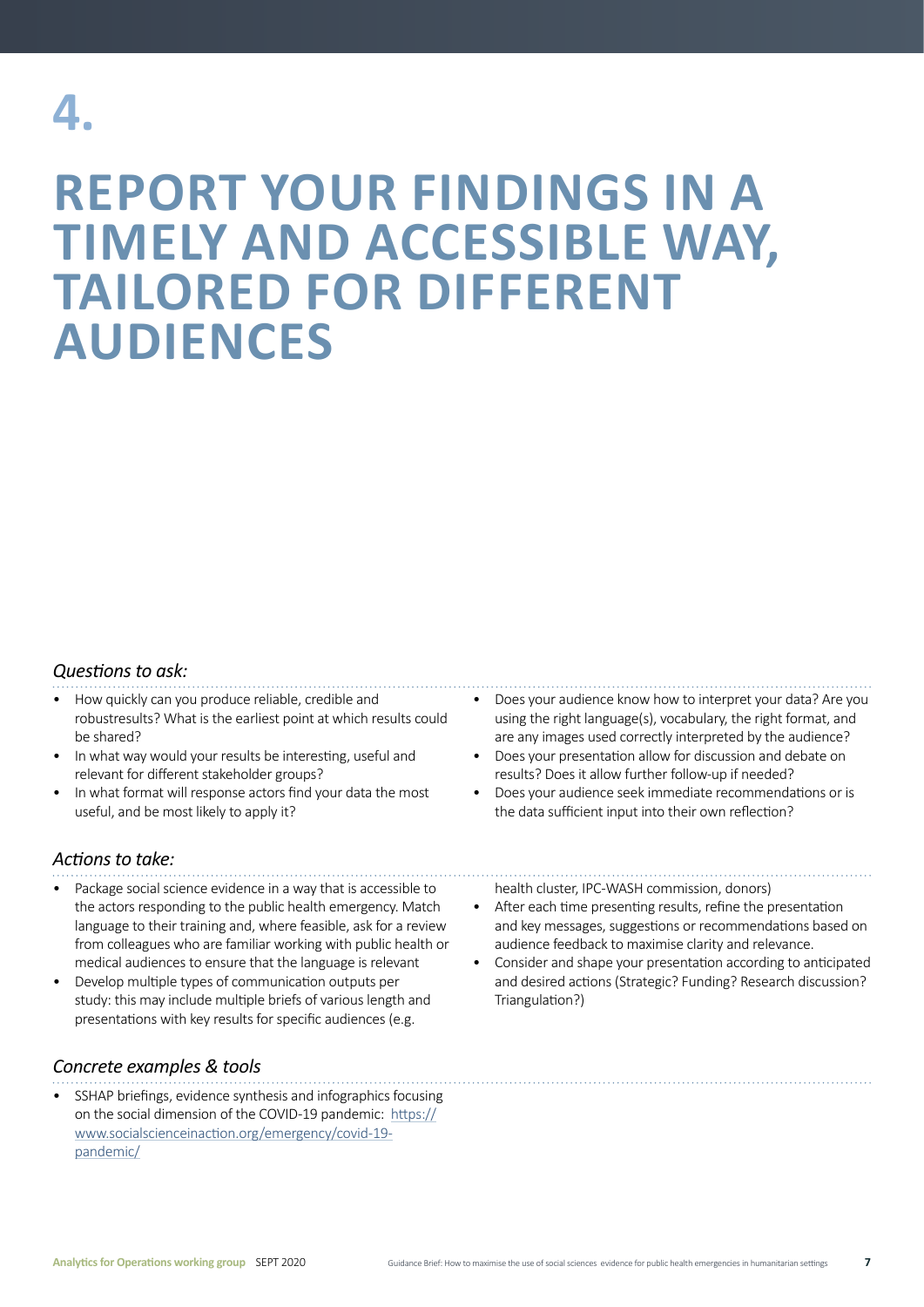## **REINFORCE EVIDENCE AS PART OF THE SYSTEM/ CULTURE**

### *Questions to ask:*

- What are the spaces and use of data already? (commissions, clusters, or meetings where data can be presented systematically). This should include non-humanitarian and pre-existing spaces
- How are data used to make (timely) programmatic adaptations? (case study from response actors, SitReps, feedback from communities / Monitoring Evaluation and Learning (MEAL) reports)
- How do data inform response strategies at organisational, local, national and international level?

#### *Actions to take:*

- Support local health professionals or others to become champions for action, and to facilitate meetings where results are translated into action
- Establish a mechanism to track recommendations from onset
- Provide regular opportunities to present research results through a variety of available forum (adapting to existing structures to avoid creating additional work)
- Which mechanisms currently exist or need to be set-up to provide (regular) feedback to study participants / affected communities on insights gained and how the research findings are used? How can these mechanisms be established in close consultation and collaboration with affected communities?
- What research institutions are "on the ground" (already operating) and how can this coordination work? What research can strengthen them, including their position as an interlocutor for national and international actors?

• Connect with existing community structures and engage local organisations to facilitate discussions on key findings and explore solutions to challenges identified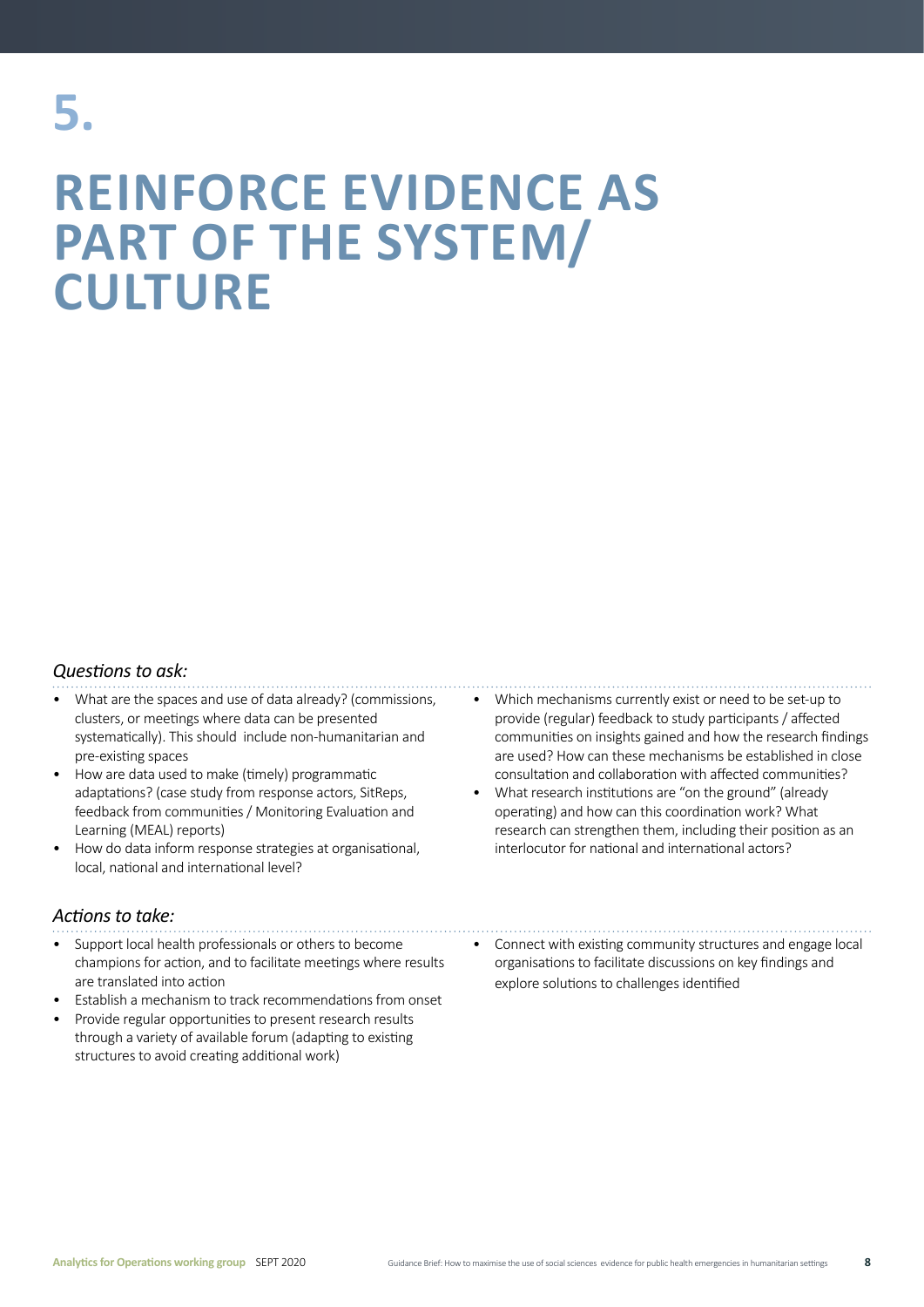

The following are some specific examples of how operational social sciences research has successfully been used to influence decision-making in humanitarian settings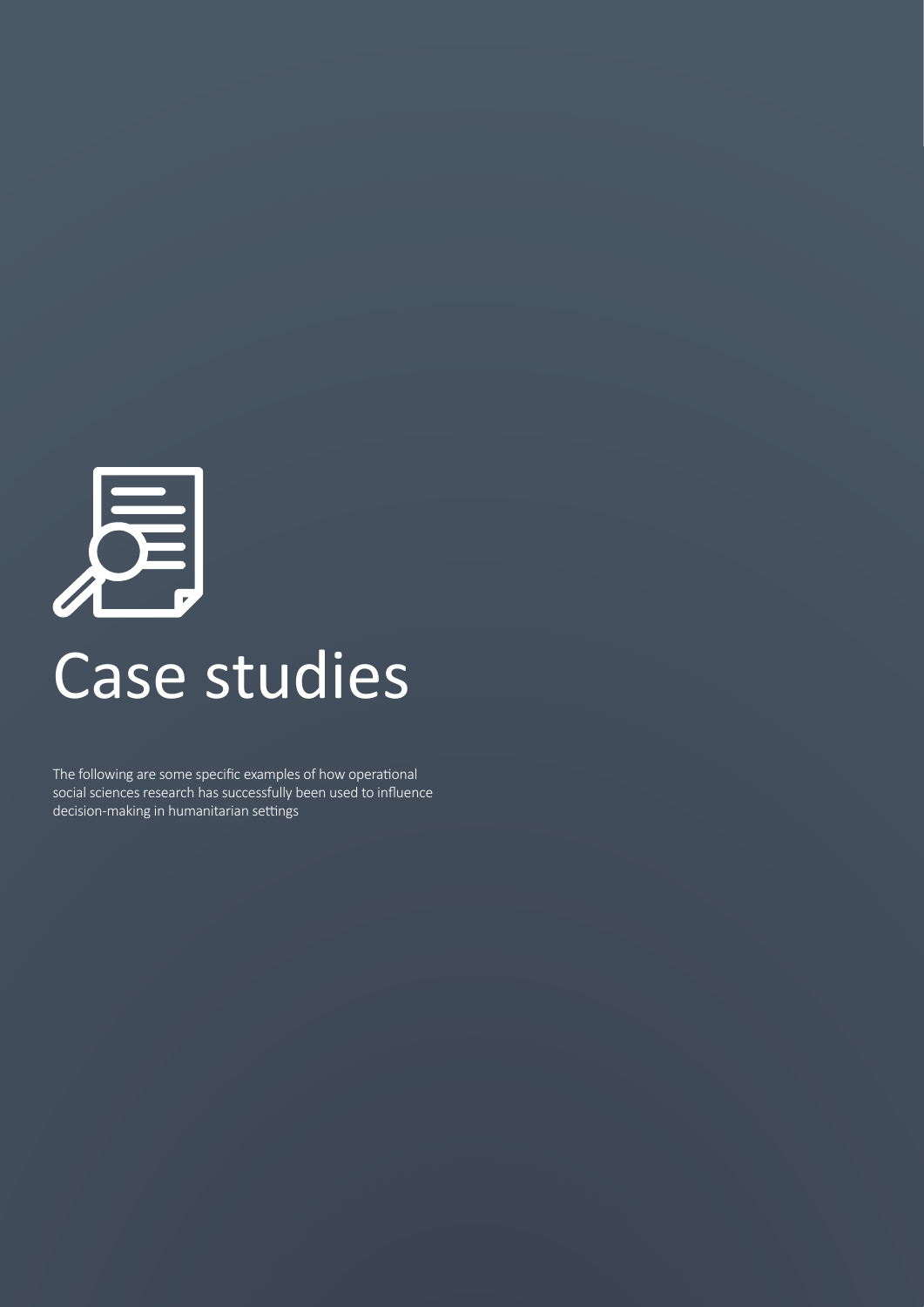### CASS MONITO

*During the 2018-20 Ebola outbreak in Eastern DRC, the Social Science Analytics Cell (CASS) was established as a platform for conducting real-time operational social sciences research, providing data to complement the epidemiological picture of the outbreak context, and improve understanding of community health dynamics and outcomes.* 

The CASS supports response actors in identifying appropriate mechanisms for applying evidence, through co-development of study recommendations, and monitoring the progress of implementation. To facilitate the monitoring process, the CASS created a "MONITO": a tool (saved online for ease of access) which tracks co-developed recommendations and actions following the presentation of research results. The tool allows recommendations and actions to be filtered by location, by study or by response actor (commission, cluster or category). Small workshops are organised by the CASS in each study location to familiarise response actors with the monitoring system and reinforce accountabilities and expectations.

During outbreaks such as Ebola and Cholera, the MONITO is an easy and effective tool to track the use of evidence from presentation of results to documenting action and following up on any resulting impacts. Under the COVID-19 context, many CASS studies present more strategy level questions and need for actions, requiring the tool to be adapted through a collaborative process with partners and both MoH and UN leadership.

A guide for setting up the MONITO and examples of its use can be found [online here.](https://drive.google.com/drive/u/2/folders/1A2DNt3m3rY1reZNZ1GvtYUozWZhbQxf_)

### Harvard Humanitarian Initiative rapid polling

*During the 2018-2020 Ebola outbreak in Eastern DRC, the Harvard Humanitarian Initiative (HHI) quickly repurposed its peace and reconstruction monitoring tools to undertake behavioural assessments related to the epidemic, in response to demand for data emerging from local stakeholders. HHI has established an inclusive stakeholder process to identify emerging data needs, combined with rapid polling capabilities to provide the relevant data in a timely fashion. Existing data were first reviewed to draw a rapid outline of the operational terrain for Ebola responders (see [http://](http://www.peacebuildingdata.org/sites/m/pdf/DRC_Poll15_FinalEnglish_2.pdf) [www.peacebuildingdata.org/sites/m/pdf/DRC\\_Poll15\\_FinalEnglish\\_2.pdf](http://www.peacebuildingdata.org/sites/m/pdf/DRC_Poll15_FinalEnglish_2.pdf)).*

Subsequently, a first poll was undertaken in September 2018, a month after the outbreak was declared (see [http://www.](http://www.peacebuildingdata.org/sites/m/pdf/DRC_EbolaPoll1_English_FINAL201810.pdf) [peacebuildingdata.org/sites/m/pdf/DRC\\_EbolaPoll1\\_English\\_](http://www.peacebuildingdata.org/sites/m/pdf/DRC_EbolaPoll1_English_FINAL201810.pdf) [FINAL201810.pdf](http://www.peacebuildingdata.org/sites/m/pdf/DRC_EbolaPoll1_English_FINAL201810.pdf)). A participatory design process was used to develop the instrument which was continuously adopted to conduct additional polls (see [www.peacebuildindata.org](http://www.peacebuildindata.org) for all polls).

Results from the polls were shared using briefs, spreadsheets, presentations, and engagement at community level.

- Briefs (as shared above) were designed around a series of clear messages summarised in one sentence and 2-3 pages of supporting data and additional details- a format developed in consultation with stakeholders over several years of practice. The briefs typically do not include recommendations, which are discussed through meetings and workshops
- Results were further shared through large aggregated data files with trained technical staff at key institutions. This enabled stakeholders to quickly identify additional relevant data
- In-person and remote meeting were organised with stakeholders, with two main approaches: (1) participatory exercise to co-create recommendations and discuss operational implications, and (2) decision-maker focused presentation of results with a focus on actionable elements
- At the community level, field-researchers engaged in qualitative discussion with community members around the results of polls, seeking feedback on the findings and their implications. This information was further relayed through qualitative assessments.

Through this work, we were able to contribute to social science efforts to inform the Ebola response in Eastern DRC. We notably identified key information needs and barriers to engaging in safe health behaviours and practices.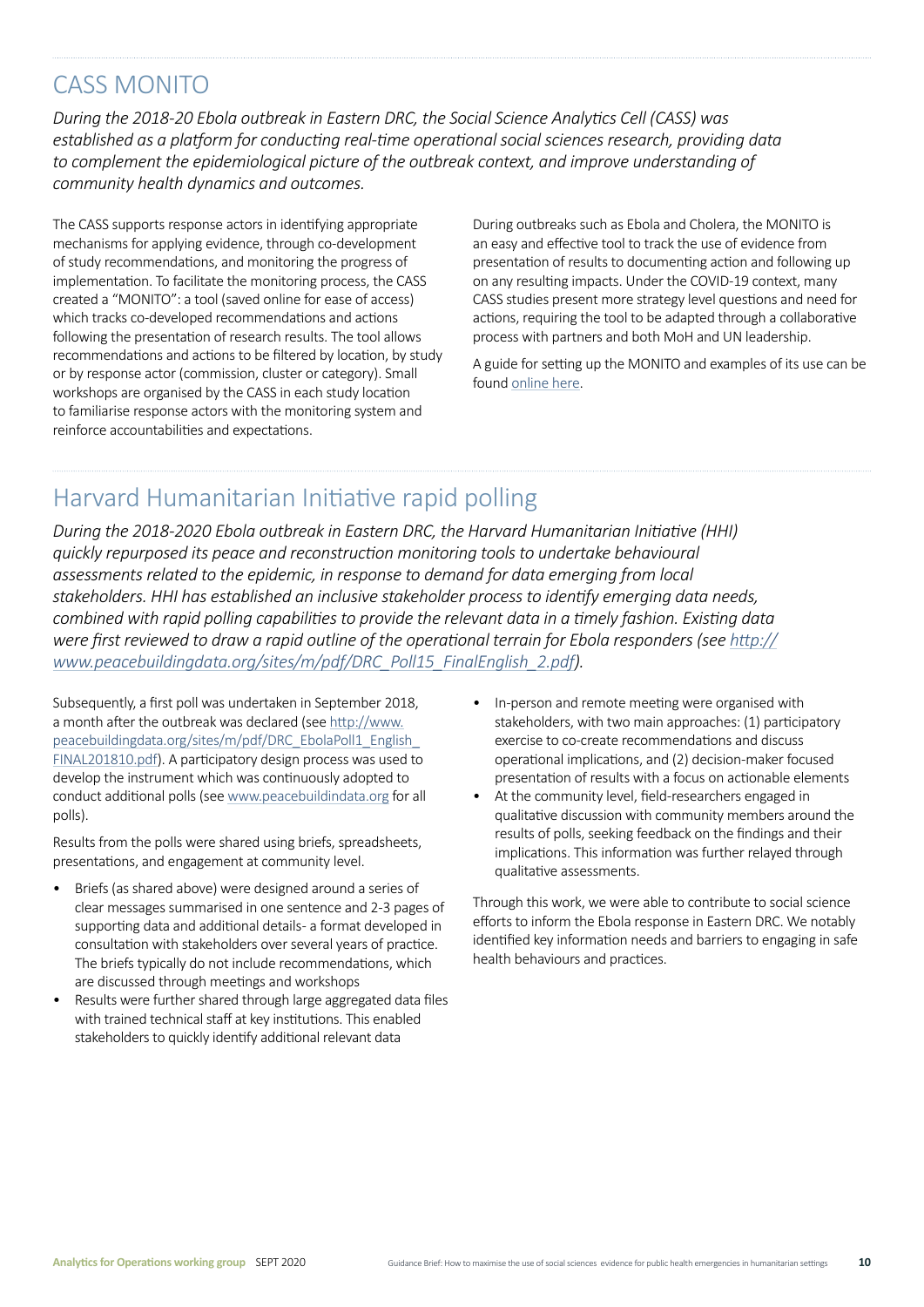### Carrying out embedded implementation research in humanitarian settings: A qualitative study in Cox's Bazar, Bangladesh

*Embedded implementation research (IR) promotes evidence-informed policy and practice by involving decision-makers and program implementers in research activities that focus on understanding and solving existing implementation challenges. Although embedded IR has been conducted in multiple settings by different organisations, there have been limited documented experiences of embedded IR in humanitarian settings. UNICEF, in collaboration with the Ministry of Health and Family Welfare in Bangladesh, and BRAC University, conducted an embedded IR study on maternal, newborn, child, and adolescent health (MNCAH) program implementation challenges in Cox's Bazar, Bangladesh in Rohingya refugee camps.*

The overall context of the camps was complex, with more than 100 organisations devoted to providing health services for approximately 1 million refugees. Despite the presence of the Bangladesh government, United Nations agencies and other international organisations played key roles in making programmatic and policy decisions for the Rohingya. Because health service delivery modalities and policies and related implementation challenges for MNCAH programs for the refugees changed rapidly, the embedded IR approach used was flexible and able to adapt to changes identified, with research questions and methods modified accordingly. Access to the camps, reaching Rohingya respondents, overcoming language barriers in order to acquire high quality information, and the limited availability of local research collaborators were additional challenges. Working with researchers or research institutes that are familiar with the context and have experience in conducting implementation and health systems research can help with collection of quality data, identifying key stakeholders and bringing them on board to ensure the execution of the project, and ensuring utilisation of research findings. Study limitations include possible constraints in generalising our conclusions to other humanitarian settings. Implementation research conducted in additional humanitarian settings can contribute to the evidence on this topic.

In this setting, we determined that embedded IR can be done effectively in humanitarian settings if the challenges are anticipated, and appropriate strategies and in-country partners put in place to address or mitigate them, before commencing the funding or starting of the project. Prior to conducting research, the context should be understood, and the role of relevant stakeholders analysed. A simple, descriptive method appropriate to answering real-time IR questions should be considered. Local researchers or research institutes with specific skill sets and prior experience conducting research in humanitarian contexts should be engaged and recruited. These points collectively may reduce costs and time, and ensure collection of quality data relevant for policy and practice.

#### Published articles available online here:

Shahabuddin ASM, B. Sharkey A, Jackson D, Rutter P, Hasman A, Sarker M (2020) Carrying out embedded implementation research in humanitarian settings: A qualitative study in Cox's Bazar, Bangladesh. PLoS Med 17(7): e1003148[. https://doi.org/10.1371/](https://doi.org/10.1371/journal.pmed.1003148) [journal.pmed.1003148.](https://doi.org/10.1371/journal.pmed.1003148)

Sarker M, Saha A, Matin M, Mehjabeen S, Tamim MA, Sharkey AB, Kim M, Nyankesha EU, Widiati Y, Shahabuddin ASM (2020) Effective maternal, newborn and child health programming among Rohingya refugees in Cox's Bazar, Bangladesh: Implementation challenges and potential solutions. PLOS One 15(3): e0230732[. https://doi.org/10.1371/journal.pone.0230732](https://doi.org/10.1371/journal.pone.0230732).

### 2016 Zika response protecting pregnant women *(see [paper here](https://wwwnc.cdc.gov/eid/article/24/12/18-1056_article))*

*During 2016-2017, as part of the Zika response, the Puerto Rico Department of Health and the US Centers for Disease Control and Prevention conducted a monthly telephone survey of pregnant women to understand their experience of the outbreak and Zika prevention.* 

Researchers interviewed pregnant women participating in Puerto Rico's Women, Infants, and Children Programme to learn about their experience with Zika, with self-protection, and their perspectives on response efforts. The survey was used to monitor programme implementation and effectiveness of four community programmes for increasing self-protection behaviour and support from the family and the community.

#### The following implementation issues were identified and resolved:

- The survey system highlighted distribution problems with free "Zika prevention kits," containing bed neds, repellents, condoms, mosquito larvacide for standing water and educational materials. As a result of these data being shared with the response leadership, Zika prevention kit distribution programme was restructured to increase capacity (women reporting receipt of a kit increased from 62% to 78%).
- It also alerted researchers to the fact that many women were not receiving timely Zika test results. As a result of these alerts, gaps in test result reporting were addressed (late test results dropped from 40% to 19%)

#### Assessments of intervention effectiveness:

- Reception of a Zika prevention kit was significantly associated with applying larvicide around the home ([OR] 8.0) and sleeping under a bed net (OR 3.1). The offer of free residential spraying was associated with spraying home for mosquitoes (OR 13.1), indicating that many pregnant women wanted home spraying when financial barriers were removed.
- This telephone interview system, which was co-led and implemented with local research staff, was relatively simple to undertake and provided important information on how interventions were being received in communities.